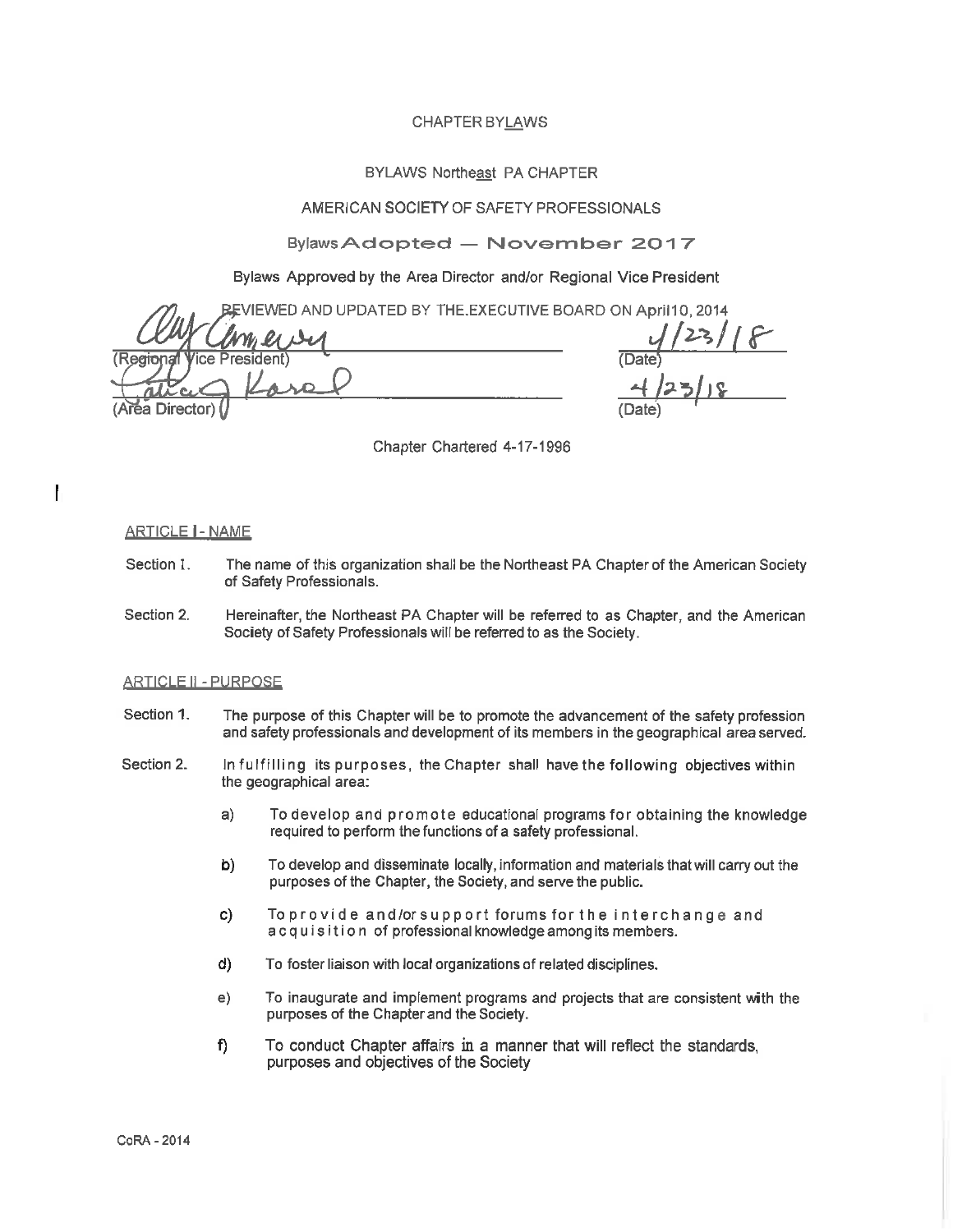## ARTICLE Ill- MEMBERSHIP

- Section 1. Membership in the Chapter is open to those individuals who are members of the Society in good standing and who are located within the Chapter's geographical area or request membership in it. All members of the Chapter shall be members of the Society.
- Section 2. Membership is personal and not transferable
- Section 3. All Chapter members are eligible to vote on all matters submitted to the Chapter membership.

## ARTICLE IV- ORGANIZATION

- Section 1. The Chapter is a not-for-profit orgaization chartered by the Society for the purpose of carrying out the objectives of the Society in its geographical area. It shall operate in accordance with Chapter Bylaws.
- Section 2 In order to maintain its Charter, the Chapter shall have a minimum of 40 active members.

Section 3 The Chapter is located in Keystone Area of Region VIII, and the Chapter's geographical county area is defined as follows: Bradford; Columbia; Lackawanna; Luzerne; Monroe; Pike; Sullivan; Susquehanna; Tioga; Wayne; Wyoming

- Section 4. An Executive Committee shall be responsible for the operation and management of the Chapter. It shall be responsible for the supervision and care of all property, have full authority to commit the Chapter to action in consonance with resolutions adopted at meetings of the Chapter, and may cooperate with other organizations on such basis that will not impair the ability of the Chapter to pursue its purposes independently.
- Section 5. A majority of the Executive Committee present at a meeting shall constitute a quorum
- Section 6. The Executive Committee shall consist of the Elected Officers, Members at Large and Committee Chairs designated by the President.
- Section 7. Each major objective as listed in Article II. Section 2 of these Bylaws shall be under the supervision of either a Chapter officer or an appointed Committee Chairperson.
- Section 8. The Chapter President is the voting representative for the Chapter at the Area Operating Committee or Regional Operating Committee meetings. A Professional Member or Member who is an elected officer of· the Chapter may serve instead of the President if so designated in writing to the Area Director or Regional Vice President.
- Section 9. Chapter officers shall be elected by members of the Chapter.
- Section 10. The Chapter activity year shall be from July 1 to. June 30.

## ARTICLE V - OFFICERS

- Section 1. Elected officers of the Chapter shall be:
	- a) President/Delegate
	- b) Vice President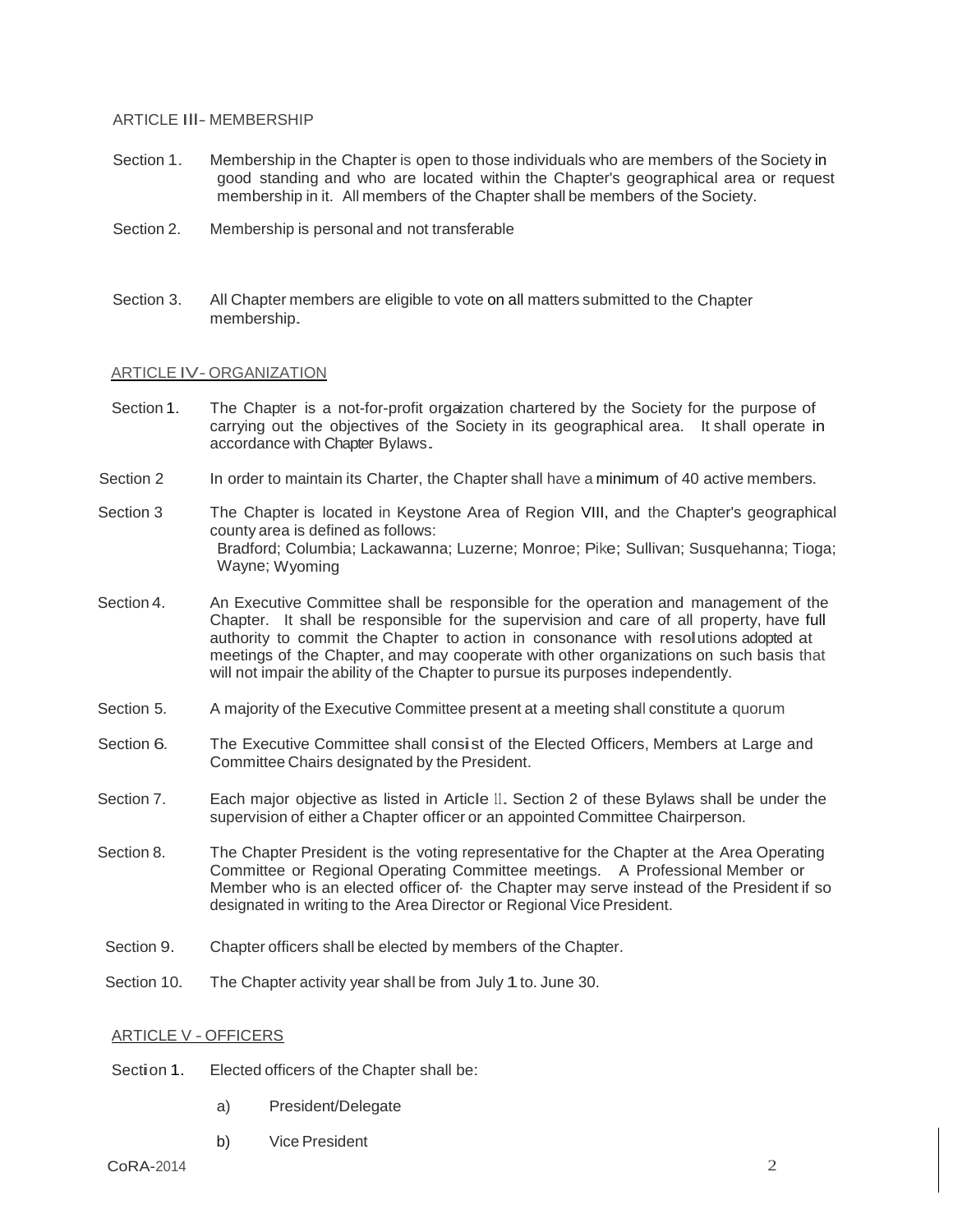- c) Secretary
- d) Treasurer
- Section 2. Each elected Chapter officer shall be a Society member for one year prior to taking office; exceptions must be approved by the Regional Vice President. However, only <sup>a</sup> Professional Member or Member may hold the offices of President, or Delegate to the House of Delegates
- Section 3. The President shall:
	- a) Preside at regular and special meetings of the Chapter Executive Committee and the membership.
	- b) Represent the C hapter at meetings of other organizations where o f f i c i a l representation of the Chapter is desirable.
	- c) Be a representative for the Chapter at the Area Operating Committee or Regional Operating Committee meetings.
	- d) Provide leadership for programs and activities for the Chapter during the term of office.
	- e) Appoint such committees as are necessary to implement the objectives of the Chapter.
	- f) Submit Annual Report of Chapter activities to the Area Director or Regional Vice President and Society Headquarters by August 15.
	- g) Submit the names of Chapter officers and delegate(s) elected for the ensuing year annually by June <sup>1</sup> to the Area Director, the Regional Vice President and Society Headquarters.
- Section 4 The Vice President shall:
	- a) Succeed to the office of the President-Elect and carry out its duties if the President-Elect is unable to serve.
	- b) Assume responsibilities for the work of Committees as assigned by the President
	- Section 5 The Secretary shall:
		- a) Maintain Chapter records and correspondence.
		- b) Record and distribute minutes of Chapter meetings and Chapter Executive Committee meetings.
		- c) Ensure notification of Chapter members about meetings.
		- d) Retain Custody of the Chapter Charter.
			- e) Assume the duties of the Treasurer as necessary.
- Section 6 The Treasurer shall:
	- a) Maintain all financial records. of the Chapter.
	- b) Supervise the receipt and disbursement of funds as directed by the Chapter Executive Committee.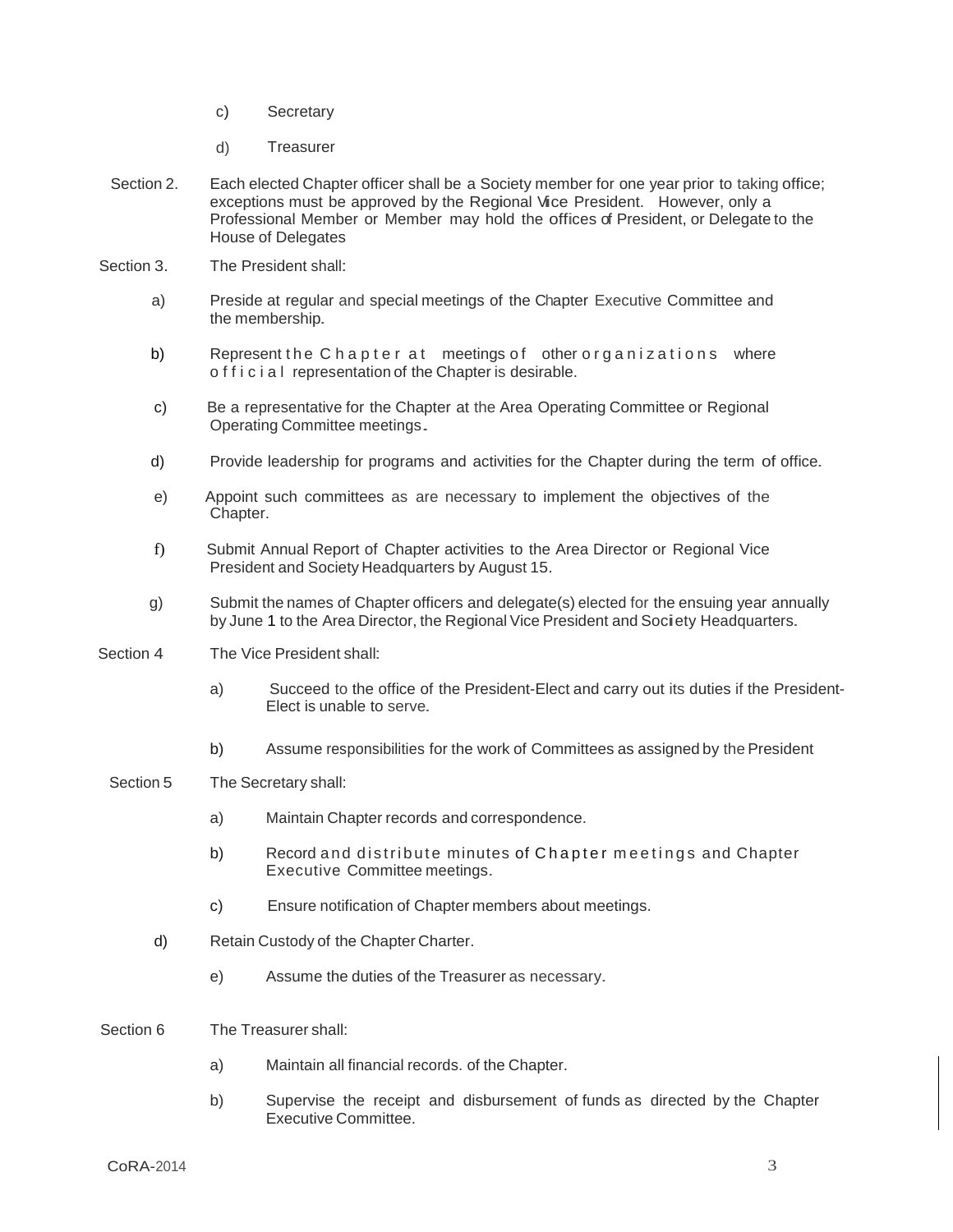- c) Maintain Chapter funds in a depository approved by the Chapter Executive Committee.
- d) Submit a completed Chapter Dues Report by March 1 and to Society Headquarters.
- e) Complete the Chapter's audited income & expense statement and verify that Chapter Services has subm itt ed any IRS tax documents for the fiscal year ending March 31. Transmit fiscal report and any tax documents on or before May 31 to Society Headquarters.
- f) Prepare a proposed Chapter Operating Budget and presents it to the Executive Committee for approval at the Committee's first meeting of the year.
- g) Assume the duties of the Secretary as necessary.
- Section 7 The Delegate{s) to the Society House of Delegates shall:
	- a) Operate in accordance with House of Delegates Operating Procedures and Society Bylaws.
	- b) Keep the Chapter informed of House of Delegates actions and proposed actions.
	- c) Act on House of Delegates 111ail ballots on behalf of the Chapter.

#### ARTICLE VI- NOMINATION AND ELECTION OF OFFICERS

Section 1. The most Vice President shall be the Chairperson of the Nominations & Elections Committee. The Committee, including the Chairperson, will consist of no less than two (2) nor more than (5) members. One member sh all be selected by the current Chapter President and the balance by the Committee Chairperson. Officers serving in positions that succeed to the next chapter officer level may serve on the Nominations & Elections Committee. Newly nominated candidates and candidates for non-succeeding officer positions may not serve on the Nominations & Elections Committee.

> Selection of the Committee Members shall be completed no later than the second Executive Committee meeting of each calendar year and duly recorded. The full final Nominations & Elections Committee must approve the slate of officer candidates.

- Section 2 The Nominations & Elections Committee shall select qualified candidates for all elective offices. Candidates' names and qualifications s h al l be published and distributed to the Chapter membership at least 30 days in advance of the election.
- The petition will require  $\zeta$  signatures to be valid. The petition shall be accompanied by a Section 3 Chapter members may submit a signed petition nominating an individual for elective office. written acceptance by the nominee(s) and shall be submitted to the Chairperson of the Nominations & Elections Committee 30 days in advance of the election. The names and qualifications of such nominees shall be published and distributed to the membership at least 15 days prior to the election.
- Section 4 The term of elected Chapter officers shall be July 1 to June 30 for a two-year term.
- Section 5 Election of officers for the ensuing year shall be held at the May meeting if attendance meets a quorum of members. If there is more than one candidate for any office, election shall be by written ballot. If there is only one candidate for an office, election may be by voice vote.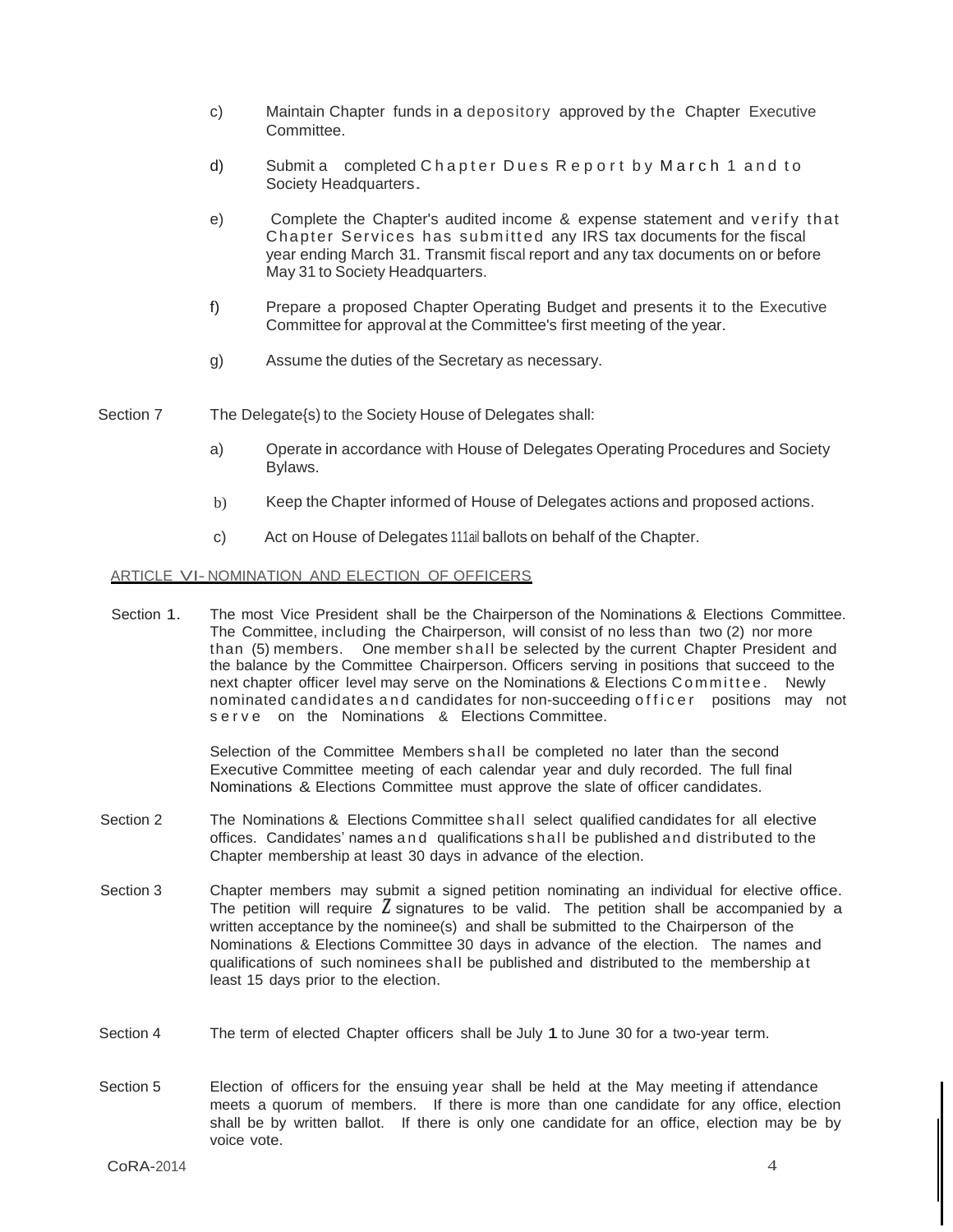- Section 6 Removal of elected Chapter officers shall be by vote of Chapter members at any regular or special meeting upon presentation of a signed petition from either the Chapter Executive Committee, or 7 voting members of the Chapter. Notification of such meeting shall be mailed to each member at least 30 days in advance of the date of the meeting. Committee Chairpersons appointed by elected officers or the Chapter Executive Committee may be removed by the officer on the Executive Committee who appointed them.
- Section 7 Vacancies in elected Chapter offices shall be filled by the succession designated in the various officer descriptions. If no succession is designated, or the designated successor declines to accept the position, the position shall be filled in the way specified below, according to the position and timing of the vacancy.
	- a) Should a vacancy occur in. any elected office, including Secretary, Treasurer, Secretary/Treasurer or any others, except President or President-Elect, the President shall appoint, with the approval of the Chapter Executive Committee, an eligible member (see Article V, Section 2) to fill the unexpired term of office, giving special consideration to current committee Chairpersons and experienced Chapter leaders who have recently completed their terms of office.
		- b) Should a vacancy occur early in the term, in the office of:
			- 1} President, the Vice President shall succeed to the Presidency. If the Vice President declines the position, a past President may serve as President for this term upon the approval of the Executive Committee. Otherwise, a special election as specified in b.2 of this section will be considered for filling the seat of President. The Vice President or a special Nominations & Elections committee appointed by the Chapter Executive Committee will be responsible for completing the special election.
	- c) Should <sup>a</sup> vacancy occur at mid-term or later, in the office of:
		- 1) President, the Vice President shall serve the unexpired term of the President in addition to the term for which he was originally elected.
		- 2) Vice President if it is not an operational hardship for the Chapter, the position may remain vacant until the next election is conducted. If it is operationally necessary for the Chapter to have a Vice President, then the position should be filled as noted in this Article and Section, paragraph b) 2).
- Section 9. Vacancies in appointed offices shall.be filled for their unexpired term by appointees of the President then in office, with the approval of the Chapter Executive Committee.
- Section 10 **Inability to serve: If after the election, but prior to taking office, an officer is unable** to serve for any reason, the vacancy shall be filled in the manner set forth in this Article.

#### ARTICLE VII - SECTIONS

Section 1. Sections may be formed by Chapters to serve 10 or more dues-paying (or emeritus) Chapter members whose geographical location, within the Chapter area, constitutes an inconvenience to participate in Chapter affairs, and whose number is insufficient to permit formation of a new Chapter. The Section shall operate in accordance with Society and Chapter Bylaws.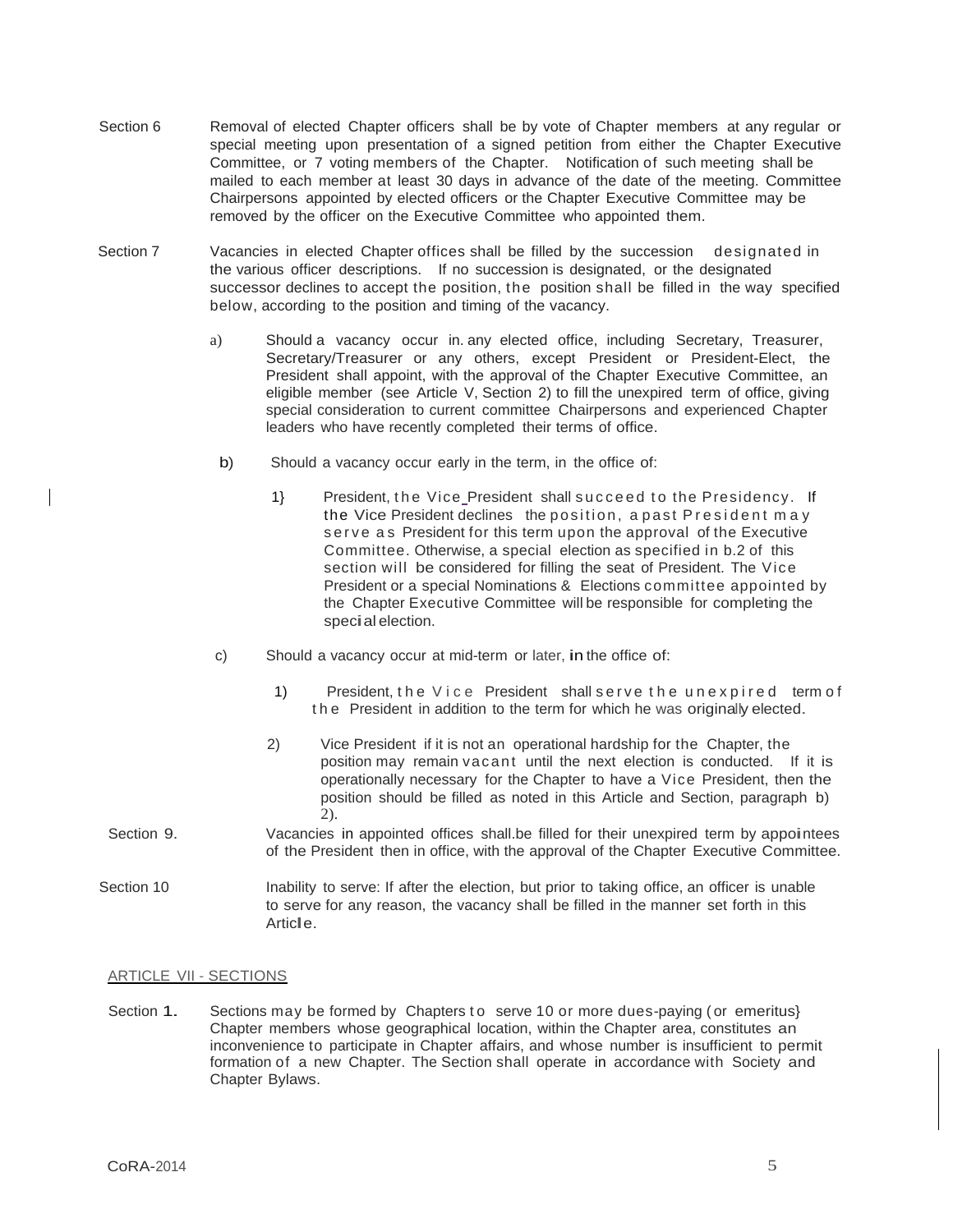- Section 2. The group must petition the Chapter Executive Committee to form a Section of the Chapter.
	- a) The petition should outline:
		- 1.Name of the Section.
		- 2.Territory the Section will encompass.
		- 3. Number of members currently in the territory.
		- 4. Plans for meetings to be held and the nature of the program.
		- 5. Justification for the creation of the Section.
		- 6. Any dues arrangements between the Chapter and the Section.
		- 7. Submit a copy of Section Bylaws (See Model Section Bylaws)
	- b) Sections must meet the approval of the Chapter's Executive Committee, the Area Operating Committee and the Regional Operating Committee.
- Section 3 Section members shall elect a Chairperson and a Secretary/ Treasurer and must abide by the Bylaws of the Chapter:
	- a) The Chairperson shall be a Professional Member or Member. The Chairperson of an authorized Section shall be invited to attend all meetings of the Chapter Executive Committee, and shall attend at least two,as a non-voting participant.
	- b) By April 30 of each Chapter year, the Section Chairperson shall submit a summary report of Section activities and a financial report to the Chapter President and the Area Director.
	- c) The Section Secretary/Treasurer shall keep records of meetings, sending copies to the Chapter Secretary; notify members of meetings; retain the Section Charter; maintain such financial records as are necessary and keep the Chapter Officers informed of the Section's financial status; prepares a proposed operating budget and presents it to the Executive Committee for approval at the Committee's first meeting of the year. The Chapter shall remit at least 30% of Chapter dues of Section members to the Section for its use.
	- d) The Chairperson of the Section shall appoint a Nominations & Elections Committee annually to select nominees for the offices of Chairperson and Secretary/Treasurer for the year beginning July 1. Both officers' terms shall be for one year beginning July 1. Election of these officers shall be held at a Section meeting prior to July 1.
	- e) If the Section ceases to function as a viable organization, the Chapter Executive Committee, after investigation, may recommend its dissolution to the Area Operating Committee and/or Regional Operating Committee, and any funds in the Section Treasury shall be remitted to the Chapter for Chapter use.
	- f) Student Members attending an educational institution may join together to form a Student Section of the Chapter within whose boundary the institution lies. (See Model Student Section Bylaws)

## ARTICLE VIII- DUES

- Section 1. Each member, except Students, Emeritus and Honorary Members, shall be assessed annual Chapter dues as determined by Chapter members, in addition to Society dues.
- Section 2 All Society and Chapter dues shall be paid annually in advance by the anniversary of each member's election date.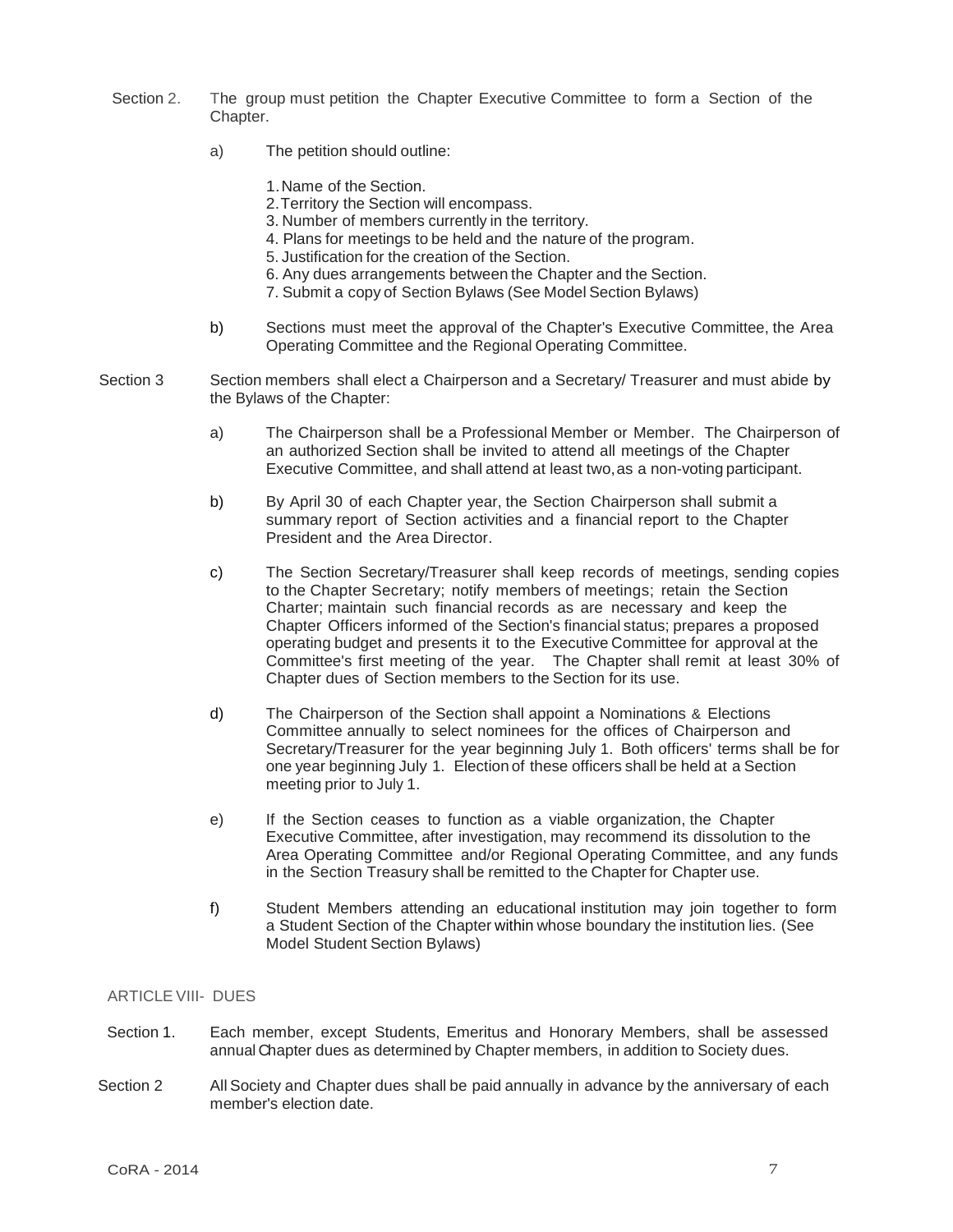Section 3. Chapter dues shall be determined by vote of the Chapter membership at any regular or special meeting where a quorum is present. All Chapter members shall be notified at least 30 days in advance regarding dues proposals.

#### ARTICLE IX- MEETINGS

- Section 1. The Chapter shall meet at least six times per year and four of the meetings shall be technical meetings. Technical meetings are those that define ordiscuss m e t h o d s , procedures, systems, devices and/or standards toward the reduction, control or elimination of hazardous exposures to people, property or the environment, and which foster the technical, scientific, and managerial knowledge and skills of attendees.
- Section 2 Special meetings of members may be called by the Chapter Executive Committee. The notice calling such a meeting shall state the purpose of the meeting; such notice to be sent to each member at least two weeks in advance.
- Section 3 Seven (7) active members in good standing shall constitute a quorum at any regular or special meeting.
- Section 4 The latest edition of Robert's Rules of Order Newly Revised shall govern the transaction of business at all meetings of the Chapter unless otherwise provided in these Bylaws.
- Section 5 Executive Committee meetings shall be conducted at least six times per year and the Chapter President will preside over the meeting. These meetings are n e c e s s a r y f o r managing the chapter including finance reports, strategic plans, governmental affairs, membership g r o w th and other business items needed to manage the Chapter successfully.

#### ARTICLE X- MISCELLANEOUS

- Section 1. The Chapter may be dissolved by Chapter members in the following manner:
	- a) A resolution to dissolve the Chapter shall be acted upon at a meeting of the Chapter Executive Committee. The resolution shall set forth the reasons for dissolution.
	- b) Within 30 days following the Chapter Executive Committee action, a mail ballot shall be sent to all Chapter members setting forth the reasons for the dissolution. Thirty (30) days after the ballots are mailed, they shall be counted by the Chapter Executive Committee. A two-thirds (2/3) vote is required for approval of the action.
	- c) Upon the adoption of the resolution to dissolve, the officers shall carry out the dissolution of the Chapter in conformance with applicable laws and Society Bylaws.
- Section 2. If a Chapter Executive Committee no longer exists or conditions p reempt the implementation of the preceding Section, a Chapter member may make a recommendation for dissolving a Chapter to the Regional Vice President and Area Director for their review. Upon the approval of the Area Operating Committee and the Regional Operating Committee, the recommendation will be forwarded to the Society Board of Directors.
- Section The Society Board of Directors may dissolve the Chapter after failure of the Chapter to conform to minimum Society requirements for activities or upon performance of actions contrary or detrimental to the Society and after a reasonable probation period. Upon notice, the Chapter officers shall carry out the dissolution of the Chapter.